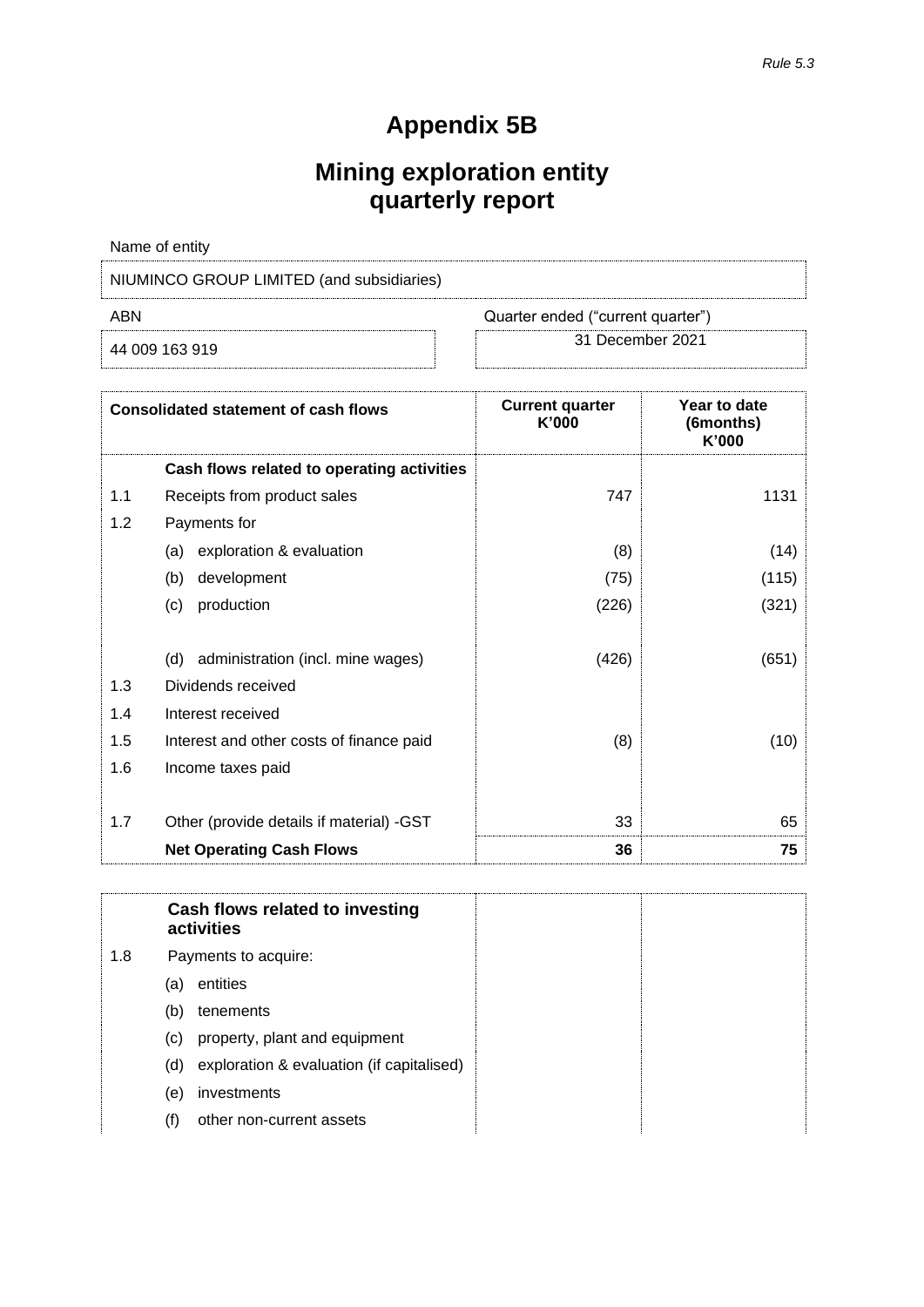|      | <b>Consolidated statement of cash flows</b>                                                  | <b>Current quarter</b><br>K'000 | Year to date<br>(6months)<br>K'000 |
|------|----------------------------------------------------------------------------------------------|---------------------------------|------------------------------------|
| 1.9  | Proceeds from the disposal of:                                                               |                                 |                                    |
|      | entities<br>(a)                                                                              |                                 |                                    |
|      | (b)<br>tenements                                                                             |                                 |                                    |
|      | property, plant and equipment<br>(c)                                                         |                                 |                                    |
|      | (d)<br>investments                                                                           |                                 |                                    |
|      | (e)<br>other non-current assets                                                              |                                 |                                    |
| 1.10 | Loans to other entities                                                                      |                                 |                                    |
| 1.11 | Loans repaid by other entities                                                               |                                 |                                    |
| 1.12 | Other (provide details if material)                                                          |                                 |                                    |
| 1.13 | <b>Net Investing Cash Flows</b><br><b>Total Operating and Investing Cash</b><br><b>Flows</b> | 36                              | 75                                 |

|      | Cash flows related to financing<br>activities |      |      |
|------|-----------------------------------------------|------|------|
| 1.14 | Proceeds from issues of share, options, etc.  |      |      |
| 1.15 | Proceeds from sale of forfeited shares        | -    |      |
|      |                                               |      |      |
| 1.16 | Proceeds from borrowings                      |      |      |
| 1.17 | Repayment of borrowings                       | (60) | (68) |
|      |                                               |      |      |
| 1.18 | Dividends paid                                |      |      |
| 1.19 | Other (provide details if material)           |      |      |
|      | <b>Net Financing Cash Flows</b>               | (60) | (68) |

|      | Net increase / (decrease) in cash<br>held | '24. |    |
|------|-------------------------------------------|------|----|
| 1.20 | Cash at beginning of quarter/year to date | 31   | ิค |
| 1.21 | Exchange rate adjustments to item 1.20    | -    |    |
| 1.22 | Cash at end of quarter                    |      |    |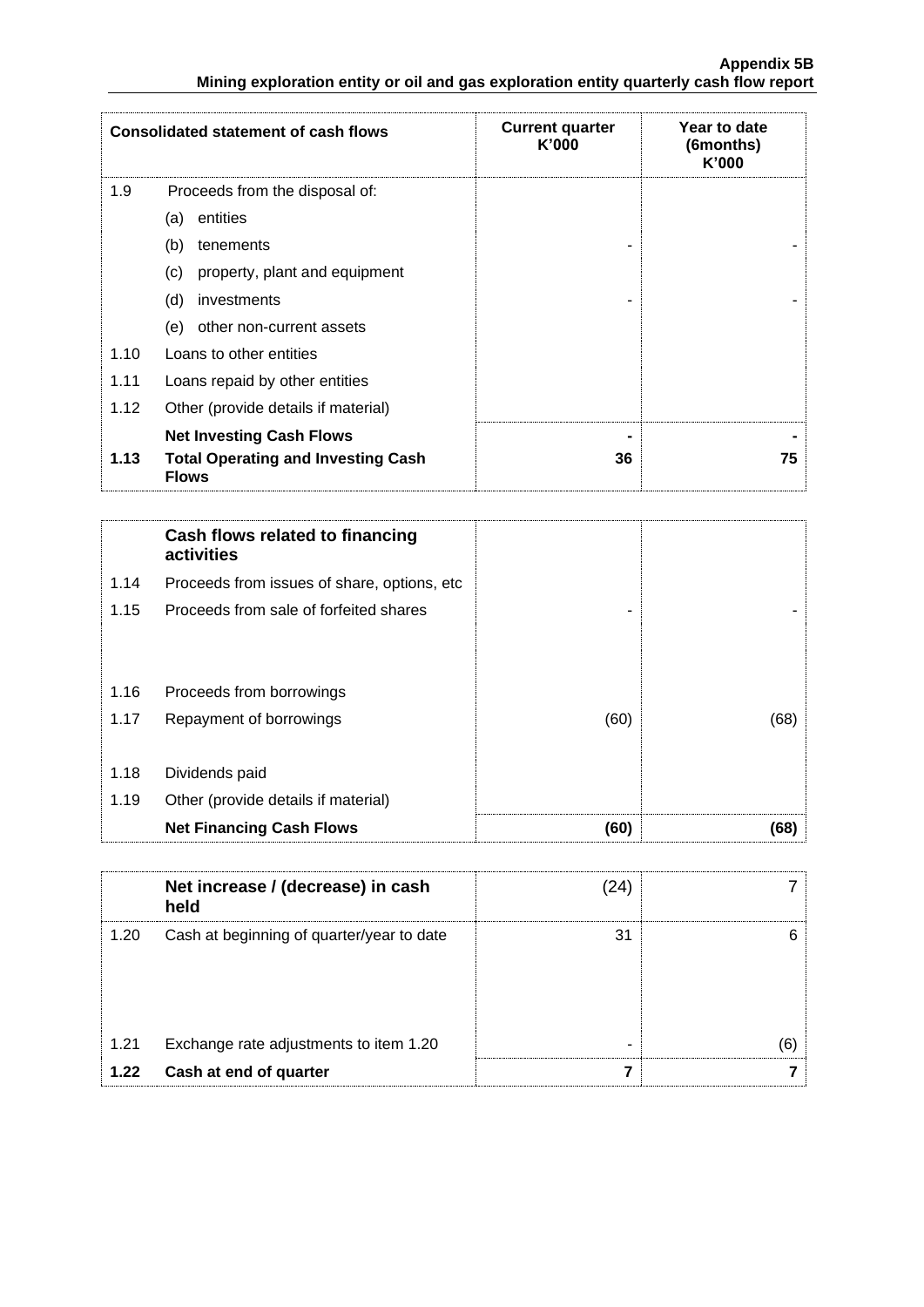**Current quarter K'000**

# **Payments to directors of the entity associates of the directors.**

### **Payments to related entities of the entity and associates of the related entities**

- 1.23 Aggregate amount of payments to the parties included in item 1.2  $\parallel$
- 1.24 Aggregate amount of loans to the parties included in item 1.10  $\blacksquare$
- 1.25 Explanation necessary for an understanding of the transactions:

# **Non-cash financing and investing activities**

2.1 Details of financing and investing transactions which have had a material effect on consolidated assets and liabilities but did not involve cash flows: N/A

2.2 Details of outlays made by other entities to establish or increase their share in projects in which the reporting entity has an interest: N/A

|     | <b>Financing facilities</b>                                                                                                                                  | <b>Amount available</b><br>K'000 | <b>Amount used</b><br>K'000      |
|-----|--------------------------------------------------------------------------------------------------------------------------------------------------------------|----------------------------------|----------------------------------|
| 3.1 | Loan facilities                                                                                                                                              | 3252                             | 3252                             |
| 3.2 | Credit standby arrangements                                                                                                                                  |                                  |                                  |
|     |                                                                                                                                                              |                                  |                                  |
|     |                                                                                                                                                              |                                  |                                  |
|     | <b>Estimated cash outflows for next quarter</b>                                                                                                              |                                  |                                  |
| 4.1 | Exploration and evaluation                                                                                                                                   |                                  | (20)                             |
| 4.2 | Production and development                                                                                                                                   |                                  |                                  |
|     | Total                                                                                                                                                        |                                  | (20)                             |
|     | <b>Reconciliation of cash</b><br>at the end of the quarter (as shown in the<br>consolidated statement of cash flows) to the<br>related items in the accounts | <b>Current quarter</b><br>K'000  | <b>Previous quarter</b><br>K'000 |
| 5.1 | Cash on hand and at Bank                                                                                                                                     | $\overline{7}$                   | 31                               |
| 5.2 | Deposits at call                                                                                                                                             |                                  |                                  |
| 5.3 | <b>Bank overdrafts</b>                                                                                                                                       |                                  |                                  |
| 5.4 | Other                                                                                                                                                        |                                  |                                  |
| 5.5 | Total Cash at end of quarter (Item 1.22                                                                                                                      | $\overline{\mathbf{z}}$          | 31                               |